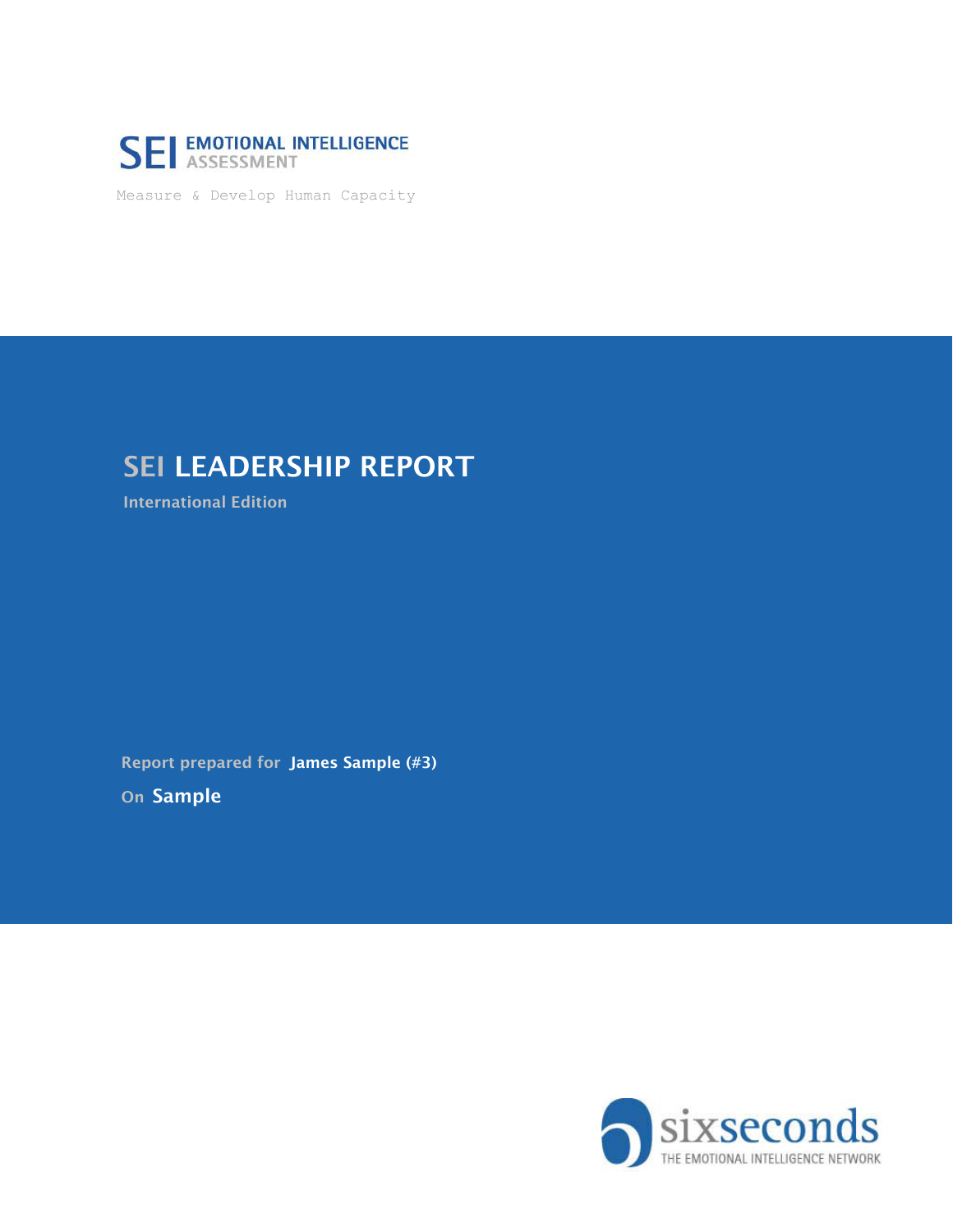# <span id="page-1-0"></span>Executive Summary

## Your Profile at a Glance

Your SEI results suggest that you have an exceptional level of emotional competence. You have a tremendous opportunity to use your skills to build enduring and sustaining relationships, to influence others, and to live in accord with your own values; in other words, you can be an exceptional leader. In addition, your EQ expertise is an asset for developing other leaders and team members. This report will provide tips on applying your strengths.

## What is Emotional Intelligence?

Emotional intelligence (EQ), as defined by Six Seconds, is a set of competencies that allows you to apply thinking and feeling to make optimal decisions. While many people have been taught to "leave their emotions at the door," Six Seconds' premise is that emotions are essential to effective decision making and motivation. If you use your EQ effectively you'll be better able to influence others, to communicate, and to stay focused on the critical path. This is why Harvard Business Review says emotional intelligence is "the key to professional success."

### Why is Emotional Intelligence Important to you as a Leader?

A leader's job is to engage a team to do work beyond the capacity of any one individual. It is about enrolling people to utilize their full potential. When a leader is aware, authentic, passionate, and acts in integrity, s/he will build trust, commitment and alignment to foster an environment where people can bring their best to the table.

There is no formula for great leadership, no magical path to follow. A great leader makes her or his own path – one that is uniquely based on his or her own skills and attributes. You cannot imitate someone else's style or use a prescribed set of behaviors. Instead you need to carefully assess yourself to know your own strengths and vulnerabilities, and move forward. This report will give insight to build and apply your EQ to improve leadership.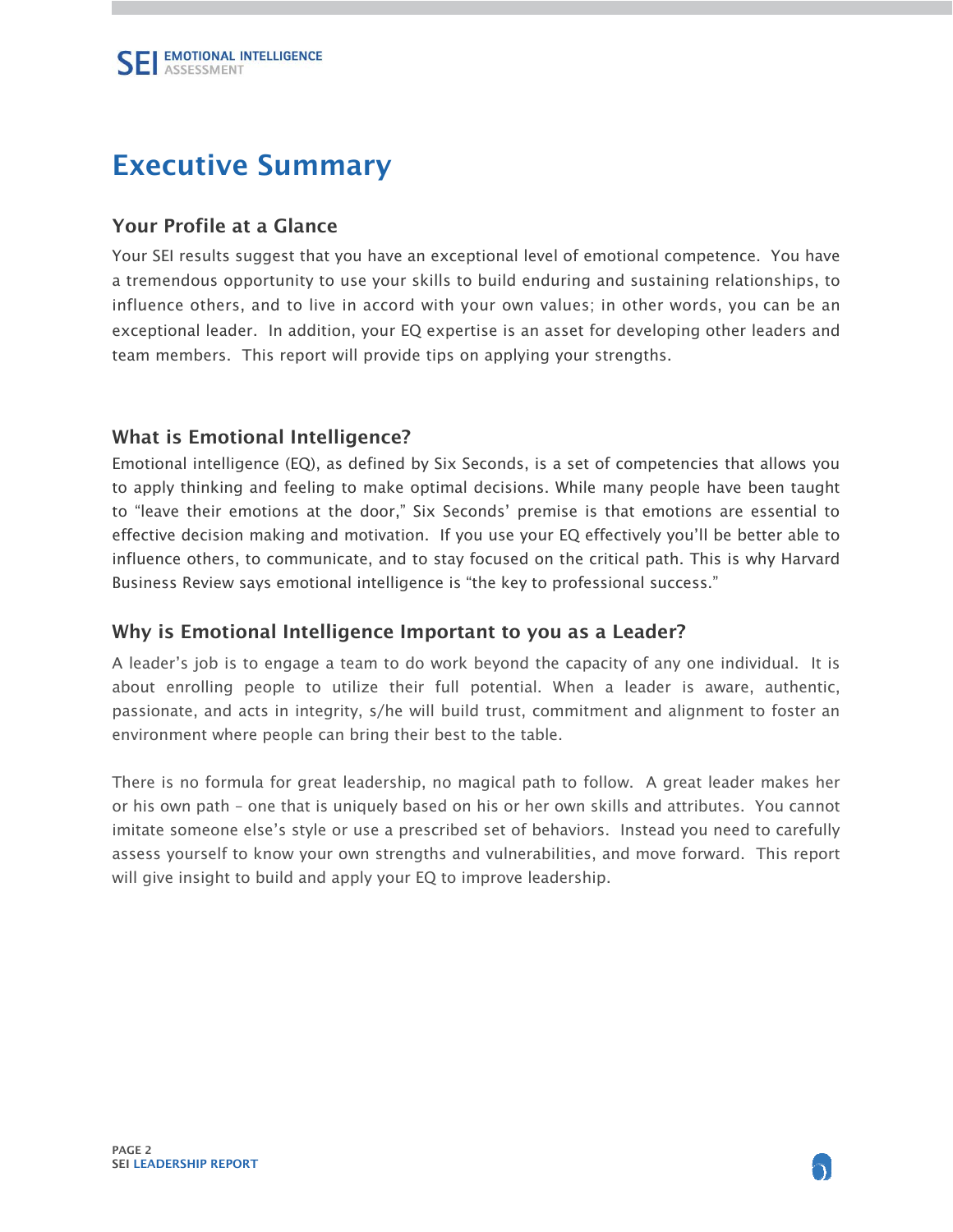

# EQ In Action

The SEI is based on a straightforward model with three pursuits. Your overview profile is shown here:



| <b>Pursuit</b>                              | Value                                                                                         | Interpretation                                                                                                                                                                                                                                                                                                                                  |
|---------------------------------------------|-----------------------------------------------------------------------------------------------|-------------------------------------------------------------------------------------------------------------------------------------------------------------------------------------------------------------------------------------------------------------------------------------------------------------------------------------------------|
| <b>Know Yourself</b><br>(Self Awareness)    | Recognising your<br>patterns and<br>feelings lets you<br>understand what<br>"makes you tick". | Your SEI indicates that you are remarkably self-<br>aware. You probably gain tremendous insight<br>from emotions and you can clearly recognize your<br>own reactions. This helps you be true to yourself<br>and gives you a vivid perception of others, which<br>lets you adjust accordingly.                                                   |
| <b>Choose Yourself</b><br>(Self Management) | Consciously<br>directing your<br>and actions to<br>avoid<br>reacting<br>unconsciously         | You seem to be managing your reactions quite<br>effectively. Most days you can look back and<br>say, "I followed my intentions." As you build on<br>differently your self management strengths you will make<br>thoughts, feeling even better decisions, increase your level of<br>energy, and more effectively engage others.                  |
| <b>Give Yourself</b><br>(Self Direction)    | choices with your<br>larger sense of<br>purpose unlocks<br>potential.                         | Aligning your daily You have a strong sense of purpose and an ability<br>to connect with others. This allows you to fully<br>engage others and to build a team culture of trust<br>and commitment. Using these skills consistently<br>will allow you to motivate and coach others to<br>your full power and develop their own sense of purpose. |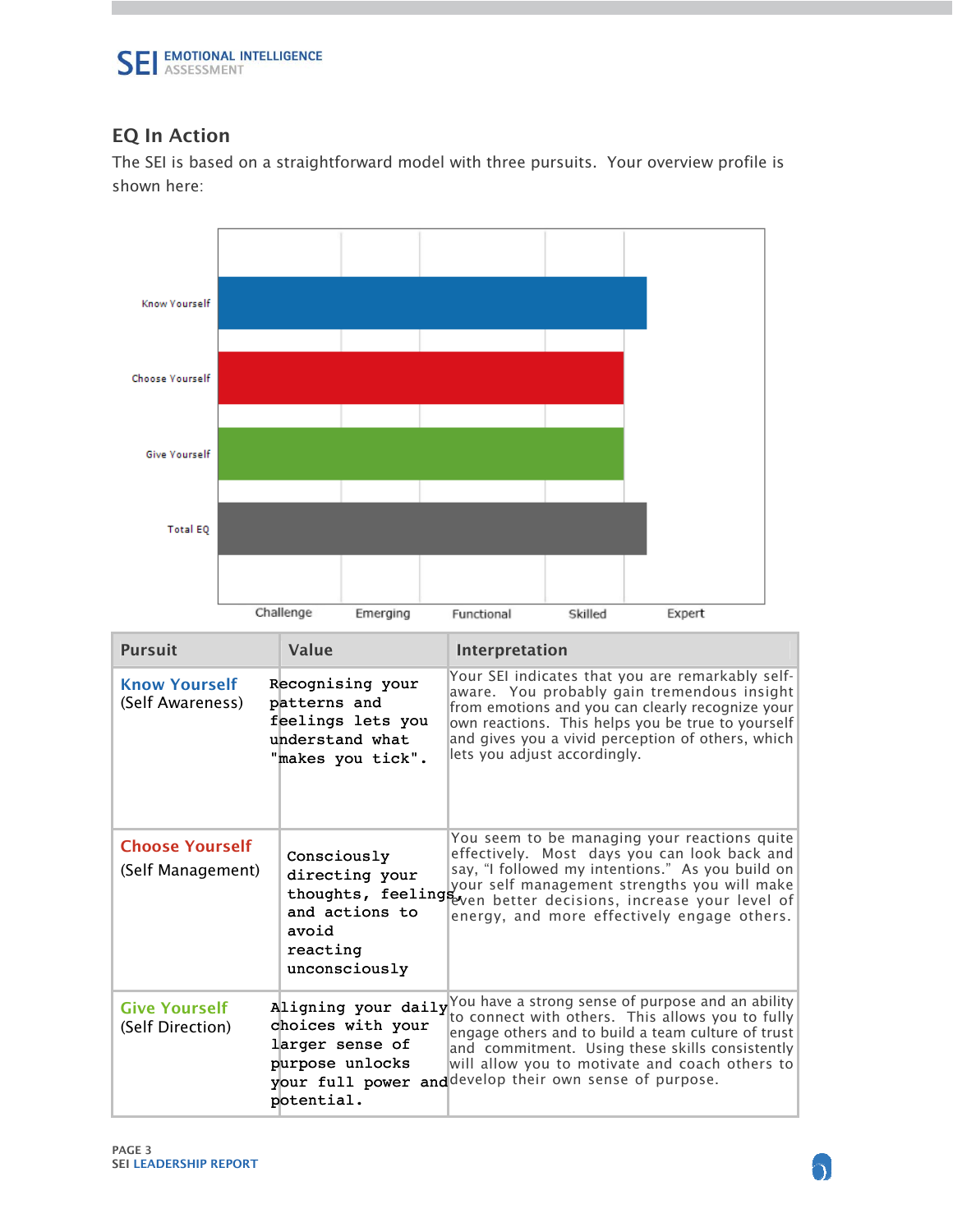#### Next Up:

The rest of this report takes you through the Six Seconds EQ Model and describes your results in detail. You will find explanation of each competence and it's value to you as a leader, plus guidance for developing your competence and leveraging your strengths. Your customized Leader's Development Guide is also available to assist you to put these concepts into action.

As you read, remember these three key points:

- 1. It's a Tool. These results are intended to give you fuel for self-reflection and discussion; they are not an absolute truth.
- 2. EQ is Learnable. The SEI measures eight learnable competencies. Whatever your current level of expertise, you can increase it if you choose.
- 3. Play To Your Strengths. Your strengths are an asset. They are the mechanism for making change. You are strong in thinking through decisions, seeing beneath the surface, and managing your own emotions. How you are using those gifts every day as a leader?

If you have questions about your report, please contact you SEI Coach:

Josh Freedman <josh@6seconds.org>

For more information about EQ, please visit the Six Seconds web site: www.6seconds.org

On behalf of SEI team, thank you for your interest in developing and applying EQ.

John Ineed Moles Co. Chall Server

- Joshua Freedman, Massimiliano Ghini MBA, & Anabel Jensen, Ph.D. Authors of the SEI LR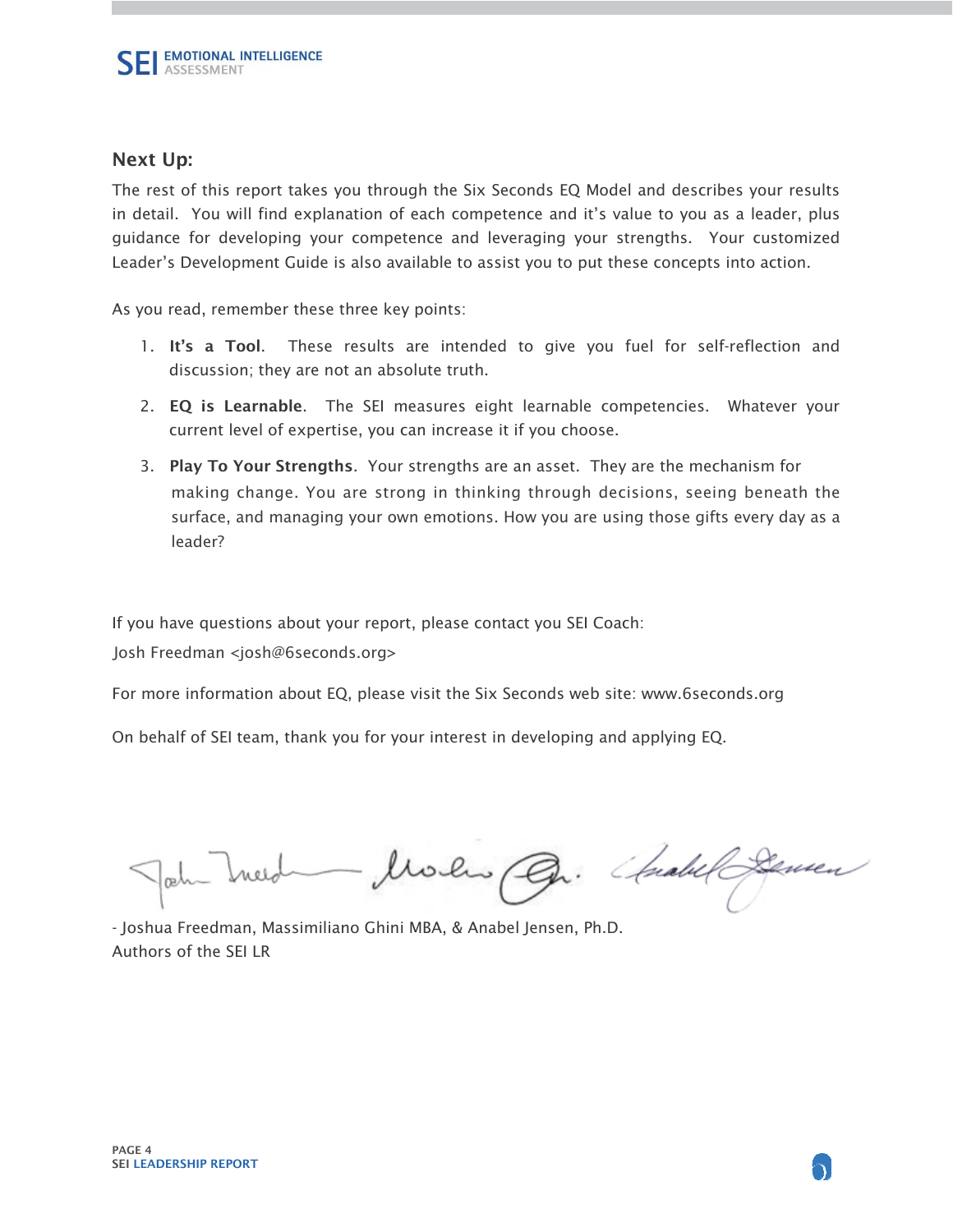# **Table of Contents**

| Section 4: Your Results in Detail: |
|------------------------------------|
|                                    |
|                                    |
|                                    |
|                                    |
|                                    |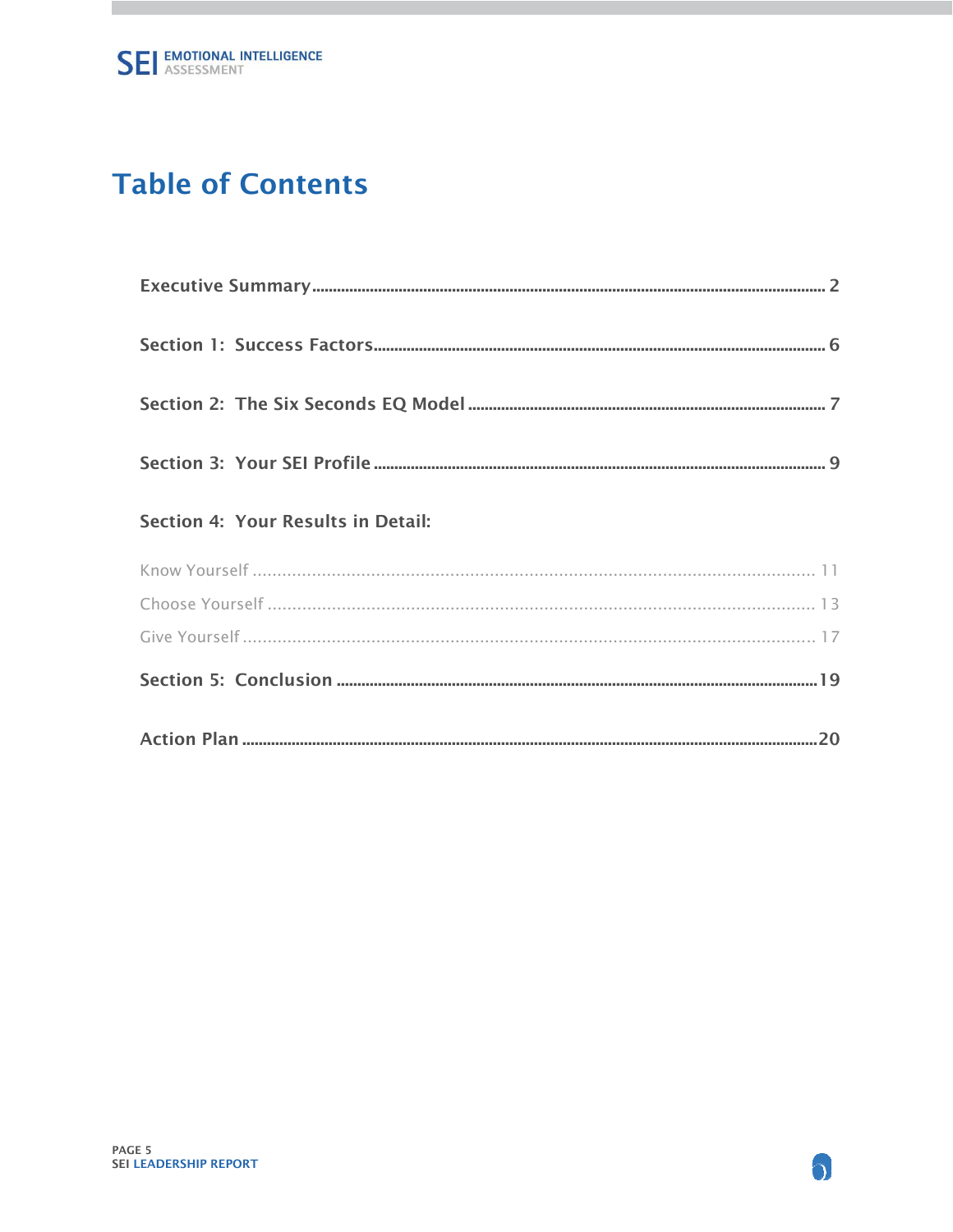# <span id="page-5-0"></span>Section 1: Success Factors

When you completed the SEI, you answered questions about your perception of your current work and life outcomes. Your scores are shown here:



Research shows that these outcomes are driven by your EQ competencies (see 6seconds.org/sei/eq\_success.php). So as you read the rest of this report, consider your satisfaction with these outcomes and know that you can use your EQ skills to optimize these success factors.

#### EQ Skills Help Drive:

| <b>Success Factor</b>  | <b>Definition</b>                                   |
|------------------------|-----------------------------------------------------|
| <b>Effectiveness</b>   | Capacity to generate results                        |
| <b>Relationships</b>   | Capacity to build and maintain networks             |
| Wellbeing              | Capacity to maintain optimal energy and functioning |
| <b>Quality of Life</b> | Capacity to maintain balance & satisfaction         |
| Overall                | Combination of all factors                          |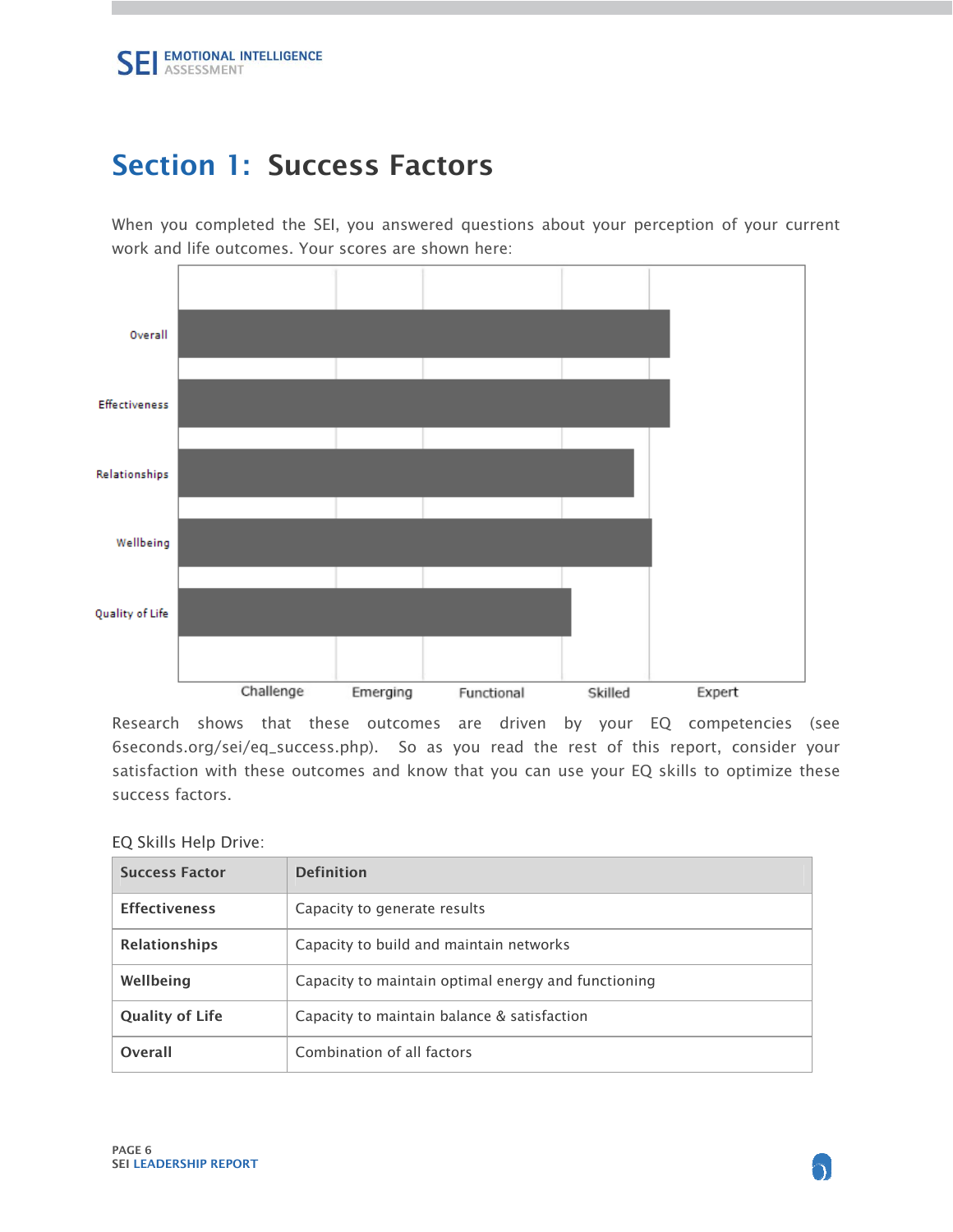# <span id="page-6-0"></span>Section 2: The Six Seconds EQ Model

This model of EQ-in-Action begins with three important pursuits: to become more aware (noticing what you do), more intentional (doing what you mean), and more purposeful (doing it for a reason).

### Know Yourself

*Clearly seeing what you feel and do.* Emotions are data, and these competencies allow you to accurately collect that information.

# Choose Yourself

*Doing what you mean to do.* Instead of reacting "on autopilot," these competencies allow you to proactively respond.



# Give Yourself

*Doing it for a reason.*

These competencies help you put your vision and mission into action so you lead on purpose and with full integrity.

Know Yourself gives you the "what" – when you Know Yourself, you know your strengths and challenges, you know what you are doing, what you want, and what to change.

Choose Yourself provides the "how" – it shows you how to take action, how to influence yourself and others, how to "operationalize" these concepts.

Give Yourself delivers the "why" – when you Give Yourself you are clear and full of energy so you stay focused why to respond a certain way, why to move in a new direction, and why others should come on board.

Within each of these three pursuits are specific competencies measured by the SEI. The competencies are shown on the next page.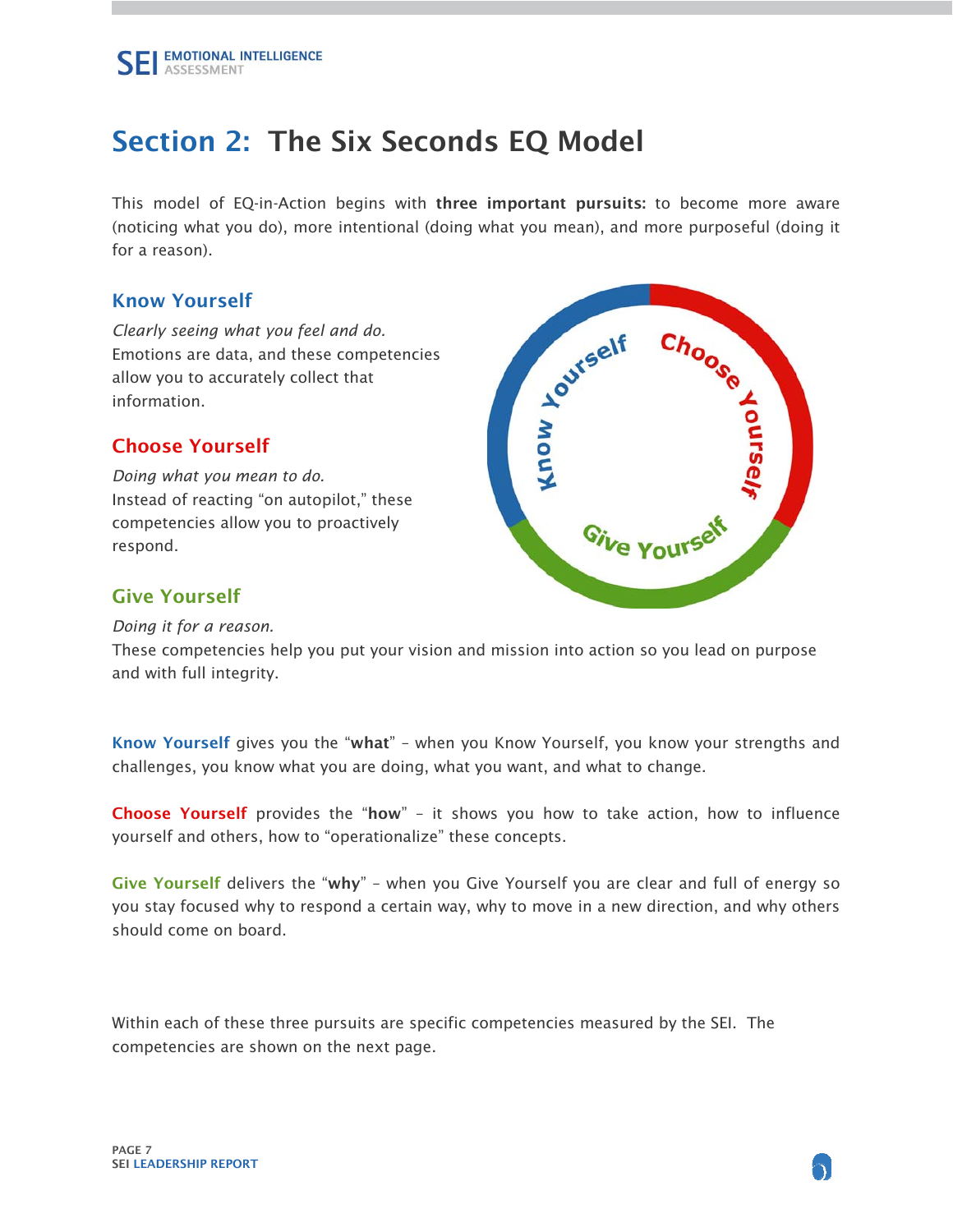

The Six Seconds EQ Model:

| <b>Pursuit</b>                                  | Competency                                    | <b>Definition</b>                                                                            |  |
|-------------------------------------------------|-----------------------------------------------|----------------------------------------------------------------------------------------------|--|
| <b>Know Yourself</b>                            | <b>Enhance Emotional</b><br>Literacy          | Accurately identifying and interpreting both<br>simple and compound feelings.                |  |
|                                                 | <b>Recognize Patterns</b>                     | Acknowledging frequently recurring reactions<br>and behaviors.                               |  |
| <b>Choose Yourself</b>                          | <b>Apply Consequential</b><br><b>Thinking</b> | Evaluating the costs and benefits of your choices                                            |  |
|                                                 | <b>Navigate Emotions</b>                      | Assessing, harnessing, and transforming<br>emotions as a strategic resource.                 |  |
|                                                 | <b>Engage Intrinsic</b><br><b>Motivation</b>  | Gaining energy from personal values &<br>commitments vs. being driven by external<br>forces. |  |
|                                                 | <b>Exercise Optimism</b>                      | Taking a proactive perspective of hope and<br>possibility.                                   |  |
| <b>Give Yourself</b><br><b>Increase Empathy</b> |                                               | Recognizing and appropriately responding to<br>others' emotions.                             |  |
|                                                 | <b>Pursue Noble Goals</b>                     | Connecting your daily choices with your<br>overarching sense of purpose.                     |  |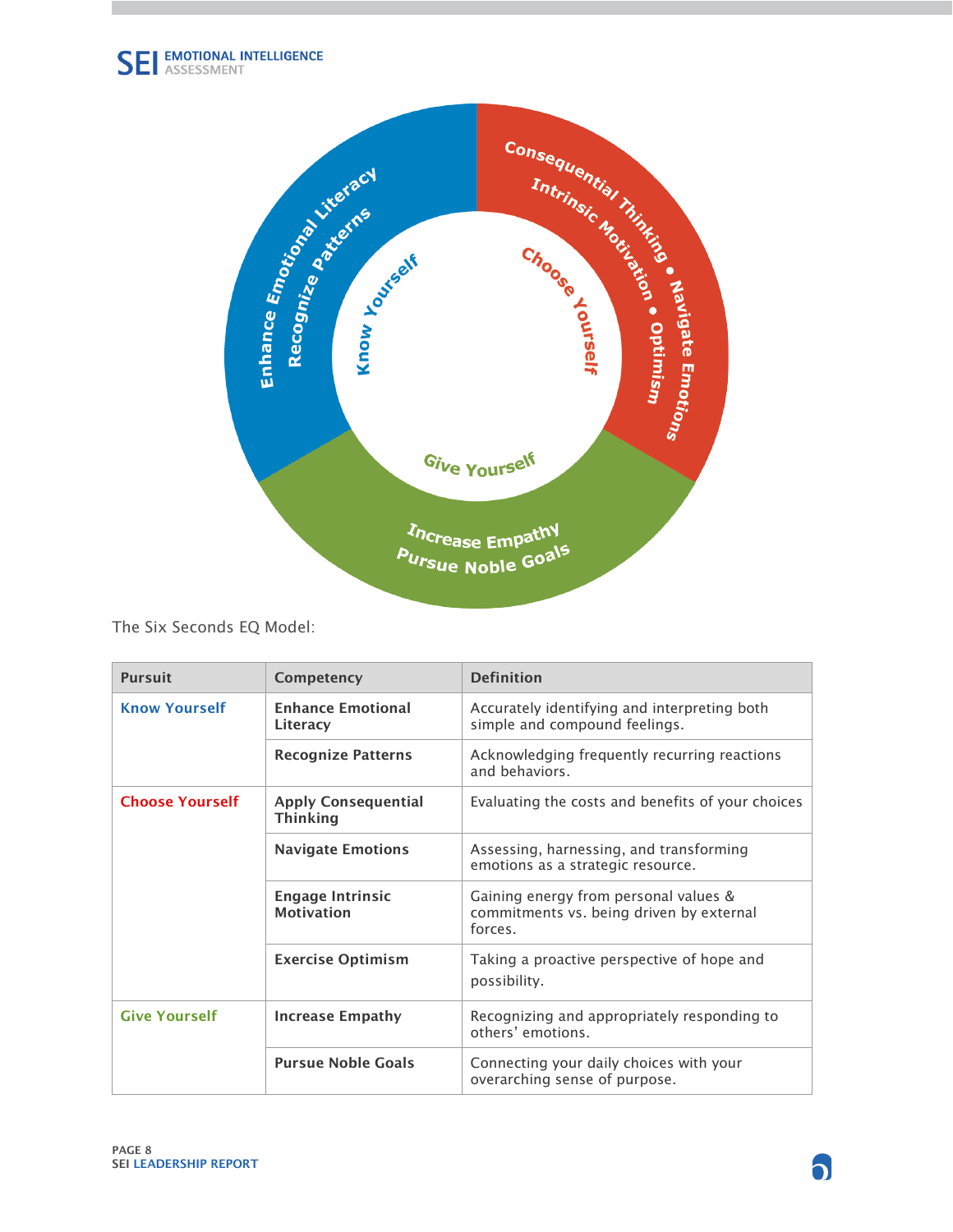# <span id="page-8-0"></span>Section 3: Your SEI Profile



|  |  |  |  |  |  | SEI scores are reported in five performance bands: |  |
|--|--|--|--|--|--|----------------------------------------------------|--|
|--|--|--|--|--|--|----------------------------------------------------|--|

| Zone              | <b>Score</b> | <b>Definition</b>                                                                                                                                  |
|-------------------|--------------|----------------------------------------------------------------------------------------------------------------------------------------------------|
| <b>Challenge</b>  | $(65-81)$    | This area may be an obstacle for you as a leader; it may be<br>creating personal and professional challenges.                                      |
| Emerging          | $(82-91)$    | This is an area where you are developing skills and<br>awareness; it is essential to continue to practice.                                         |
| <b>Functional</b> | $(92-107)$   | This competence is adequate to typical situations; it will be<br>valuable to continue to further development to meet the<br>demands of leadership. |
| <b>Skilled</b>    | $(108-117)$  | This is a potential strength for you to leverage.                                                                                                  |
| Expert            | $(118-135)$  | You have unique ability in this area that distinguishes you as<br>a leader.                                                                        |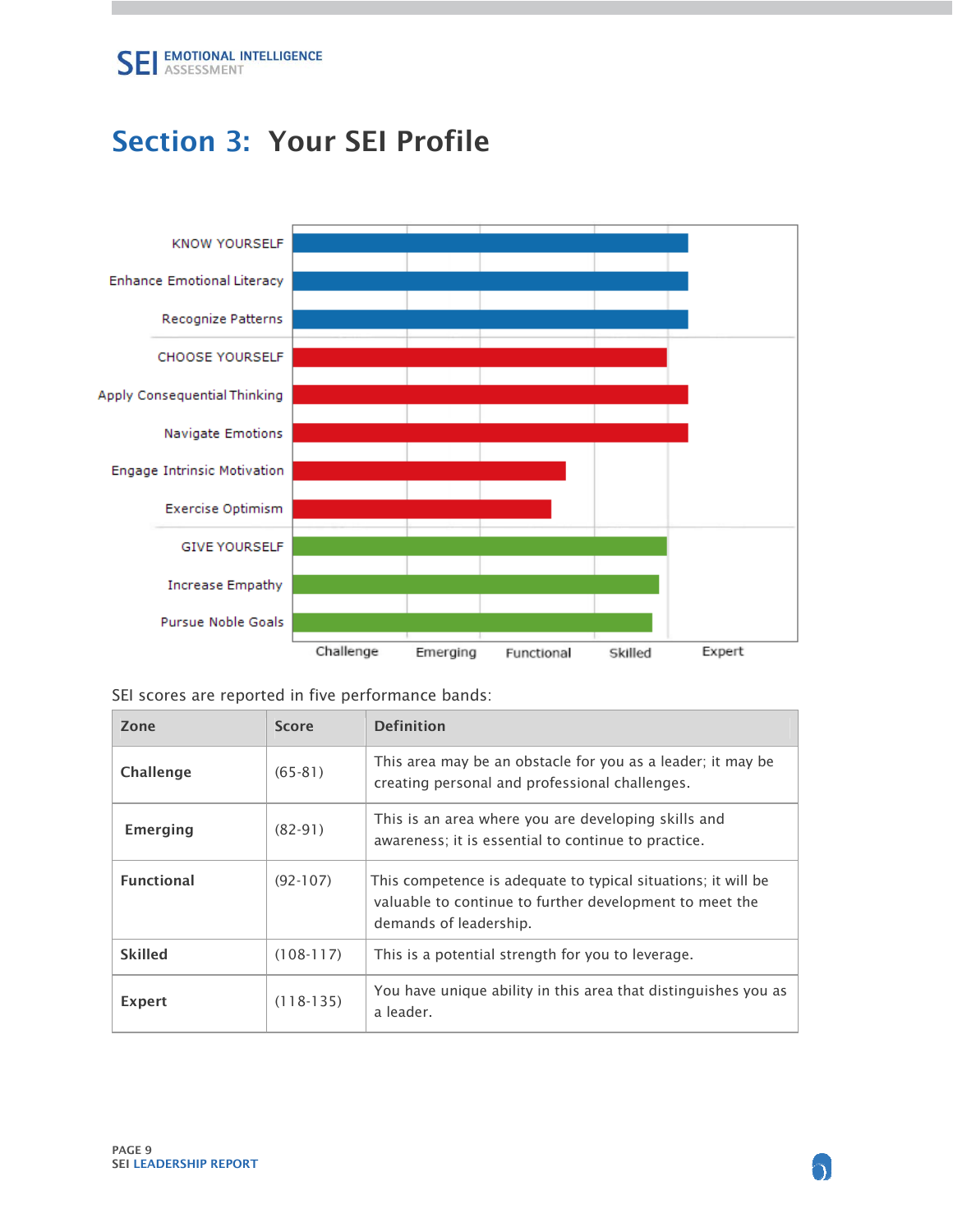

# Opportunities and Challenges

#### Potential Strengths:

| Your highest scores are in        | These probably help you in |
|-----------------------------------|----------------------------|
| Apply Consequential Thinking      | thinking through decisions |
| <b>Enhance Emotional Literacy</b> | seeing beneath the surface |
| Navigate Emotions                 | managing your own emotions |

#### Potential Vulnerabilities:

| Your lowest scores are in   | This may present challenges for you around |
|-----------------------------|--------------------------------------------|
| Engage Intrinsic Motivation | finding new solutions                      |
| <b>Exercise Optimism</b>    | energising yourself                        |

Six Seconds, the organization that publishes this assessment, comes from the perspective that real change comes from utilizing strengths.

#### Consider:

- o How thoroughly are you using your strengths?
- o Could you improve an area of vulnerability by utilizing a strength?
- o Are any strengths over-used?
- o What is one way you could use a strength more effectively starting now?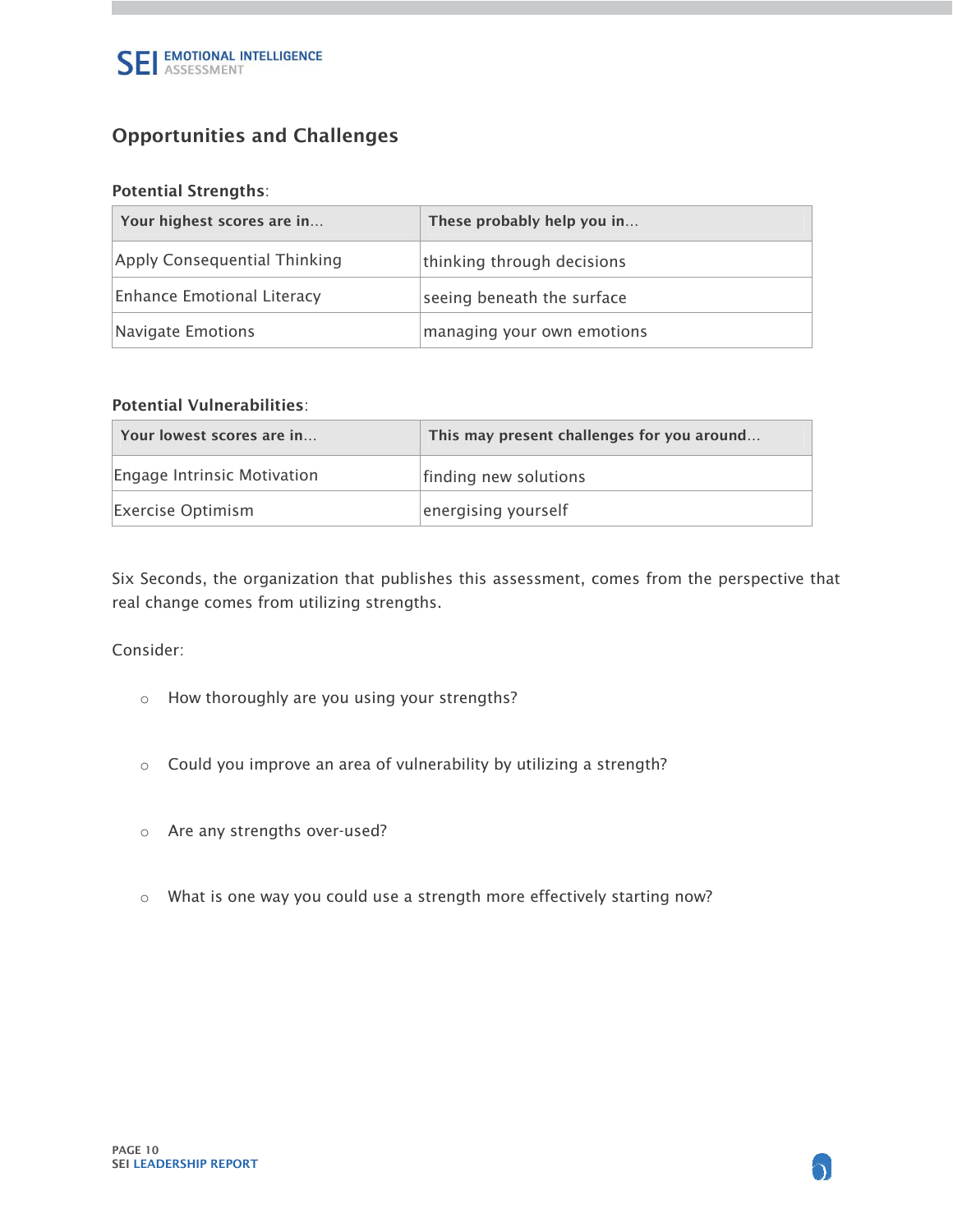# <span id="page-10-0"></span>Section 4: Your Results in Detail

# Know Yourself

1. Enhance Emotional Literacy: Accurately identifying and interpreting both simple and compound feelings.

Emotions are chemicals, a form of neurotransmitter, that provide data about yourself and others; emotions are a feedback system delivering information that drives behavior and decisions. Emotional literacy lets you identify and interpret that data by noticing feelings, naming them, and beginning to analyze the causes and effects. This competence provides critical information about you and your team members and can give you insight and clarity into the core drivers of behavior.



### Snapshot

Leaders who are expert in this competence gain a high level of insight into people and use that to make superior decisions. They are aware of multiple, complex feelings that provide nuanced information. These leaders know how emotions affect them and others, so they have the potential to be strategic in their use of feelings (matching emotions to the task at hand).They are highly aware of the "emotion messages" they are sending so they communicate more powerfully. They have the opportunity to manage this emotional communication to insure their words and actions are consonant with their feelings – an integrity that fosters trust.

#### Leverage this Strength

In most situations you will have more insight into emotions than others in your team. Share this data and help others understand the impact of emotions – point out the cause-effect relationship between how people feel and how they're likely to respond. Continue to build your own awareness of these links.

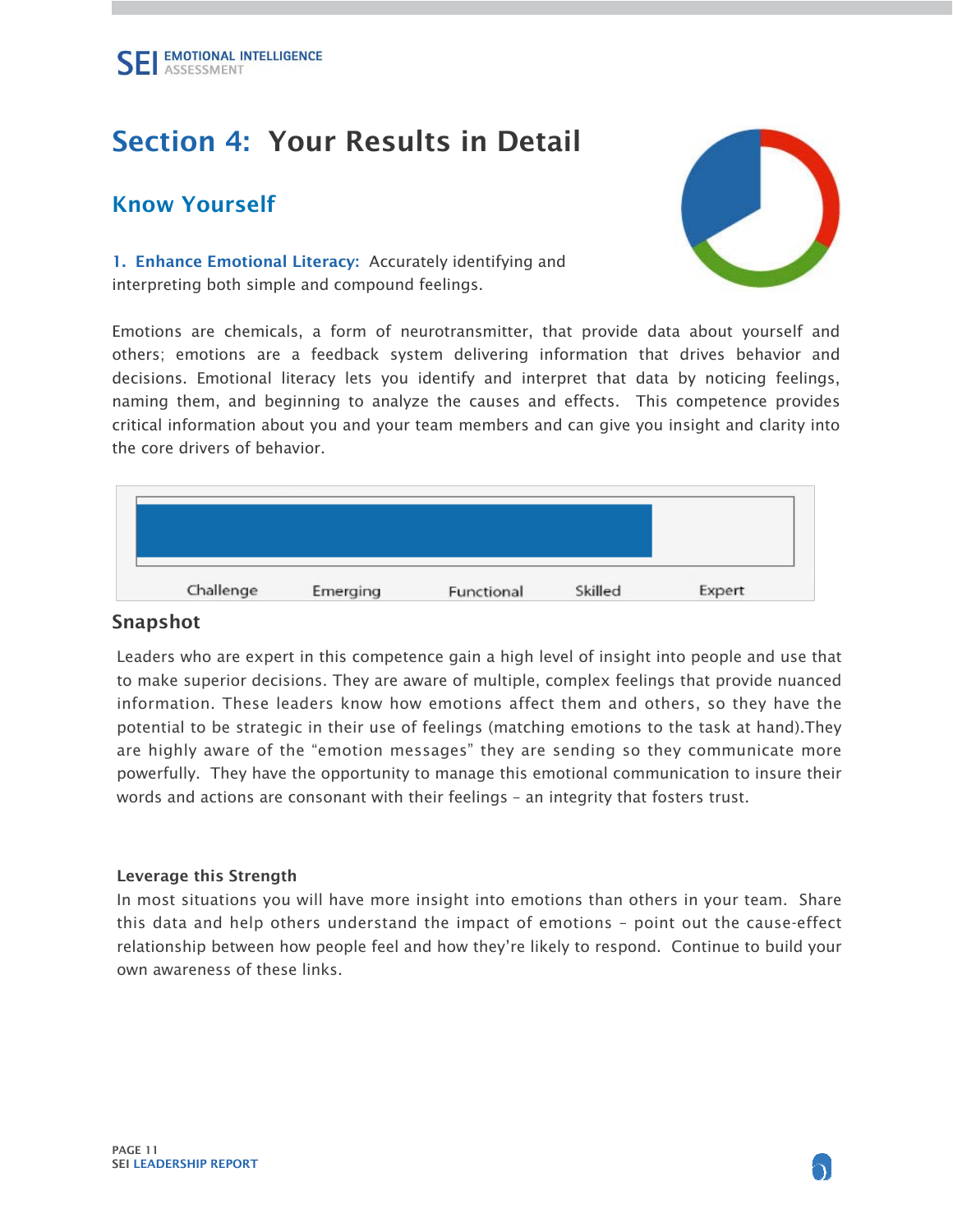2. Recognize Patterns: Acknowledging frequently recurring reactions and behaviors.

Sometimes people assess new situations and respond carefully and thoughtfully, but frequently they run on autopilot, reacting unconsciously based on habit. In part it's because the human brain is wired to form and



follow neural pathways. Left unconscious, these patterns can inhibit optimal performance because they are a generalized response rather than one carefully tailored to the current situation. Recognizing Patterns helps you track and monitor your reactions – which is an essential step to managing them. Recognizing your own patterns will also help you see others – which will be invaluable in coaching your people so they get off of autopilot as well.



# Snapshot

Leaders who are expert at recognizing patterns know their own behaviors well and can articulate how and why they react. This gives them clear insight into themselves and also into others; they can create harmony by effectively listening and connecting with others. They ask penetrating questions that draw out important information. This self-awareness is the foundation for personal mastery and when it's also combined with self-management, it creates trust. When overused, this strength can cause leaders to overanalyze situations. This may limit their creativity and prevent them from "living in the moment".

#### Leverage this Strength

You can see your own reactions vividly. Use this awareness to focus on understanding others, and to identify patterns in your team and organization as a whole. By reading these patterns, you have the opportunity to adjust your approach to tap these strengths.Build a process into your team and organization to reflect on and assess the group patterns. You can also use your awareness to help others see potential pitfalls and obstacles before they arise.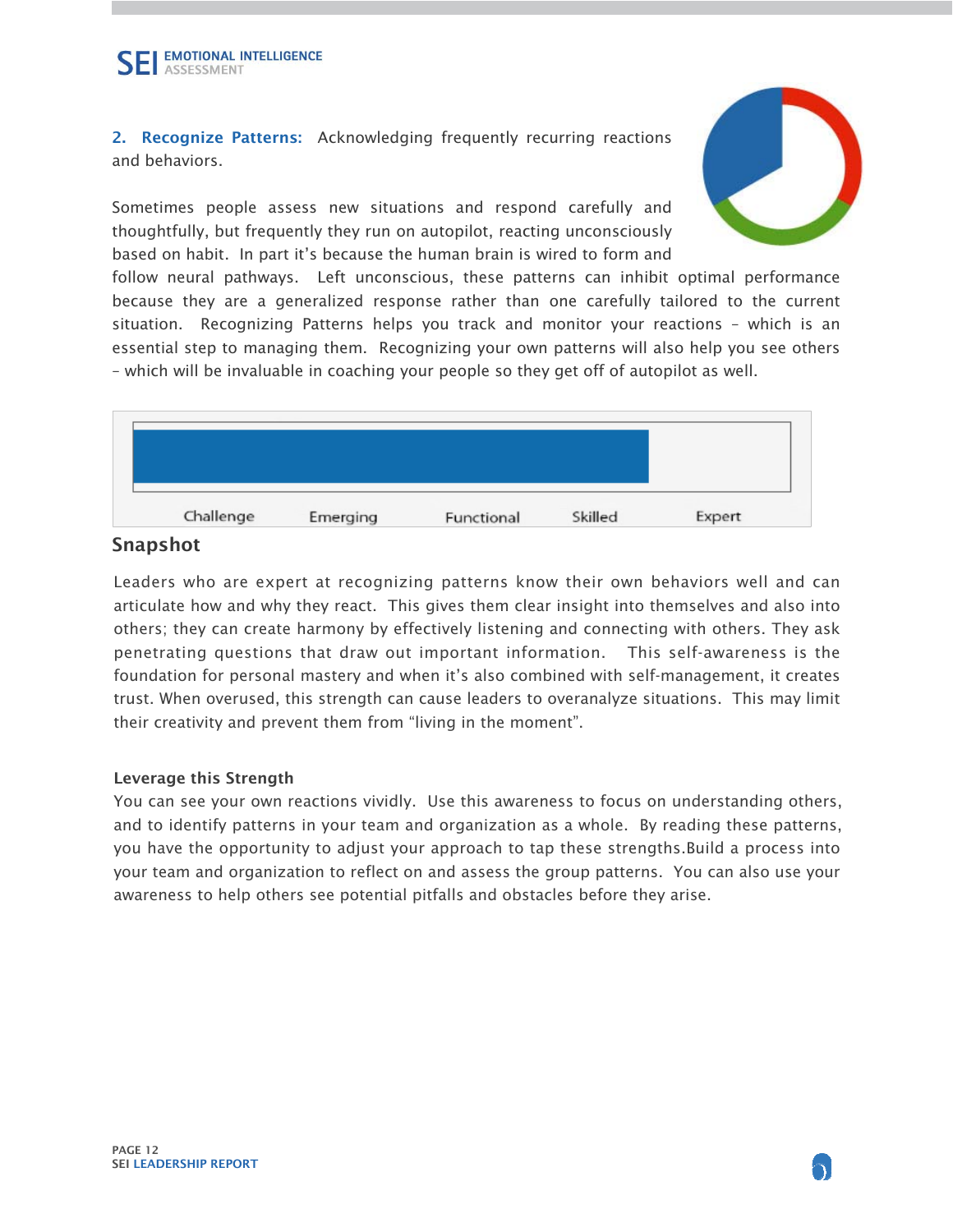# <span id="page-12-0"></span>Choose Yourself

3. Apply Consequential Thinking: Evaluating the costs and benefits of your choices.

This skill helps you assess your decisions and their effects. It is key to managing your impulses and acting intentionally (rather than reacting). It's a process of analyzing and reflecting, using both thoughts and feelings, to identify a response that is optimal for yourself and others.



This competence is critical for making a strategic plan that accounts for the human dynamics – and for managing your own behavior as you execute that plan.



# Snapshot

Leaders who have an expert level of Consequential Thinking make excellent decisions. They almost always assess their choices (rather than jumping in), and they usually do so quickly and with little effort. They notice emotions and use feelings as one factor in their analysis. Sometimes they over-evaluate and they can worry too much about the costs of some necessary choices.These leaders create both enthusiastic and ethical employees who deeply respect the leader's mature judgment. They will encourage employees to speak up, even with unpopular opinions, keeping open and honest dialogue so the team stays on the critical path.

#### Leverage this Strength

Consequential Thinking is key to making optimal decisions (about your own options, and for your team or organization). Use your strength in "the emotional side of strategic planning" to help your organization build loyalty with customers and alignment and collaboration with employees. Trust your insight about the consequences of choices and act accordingly.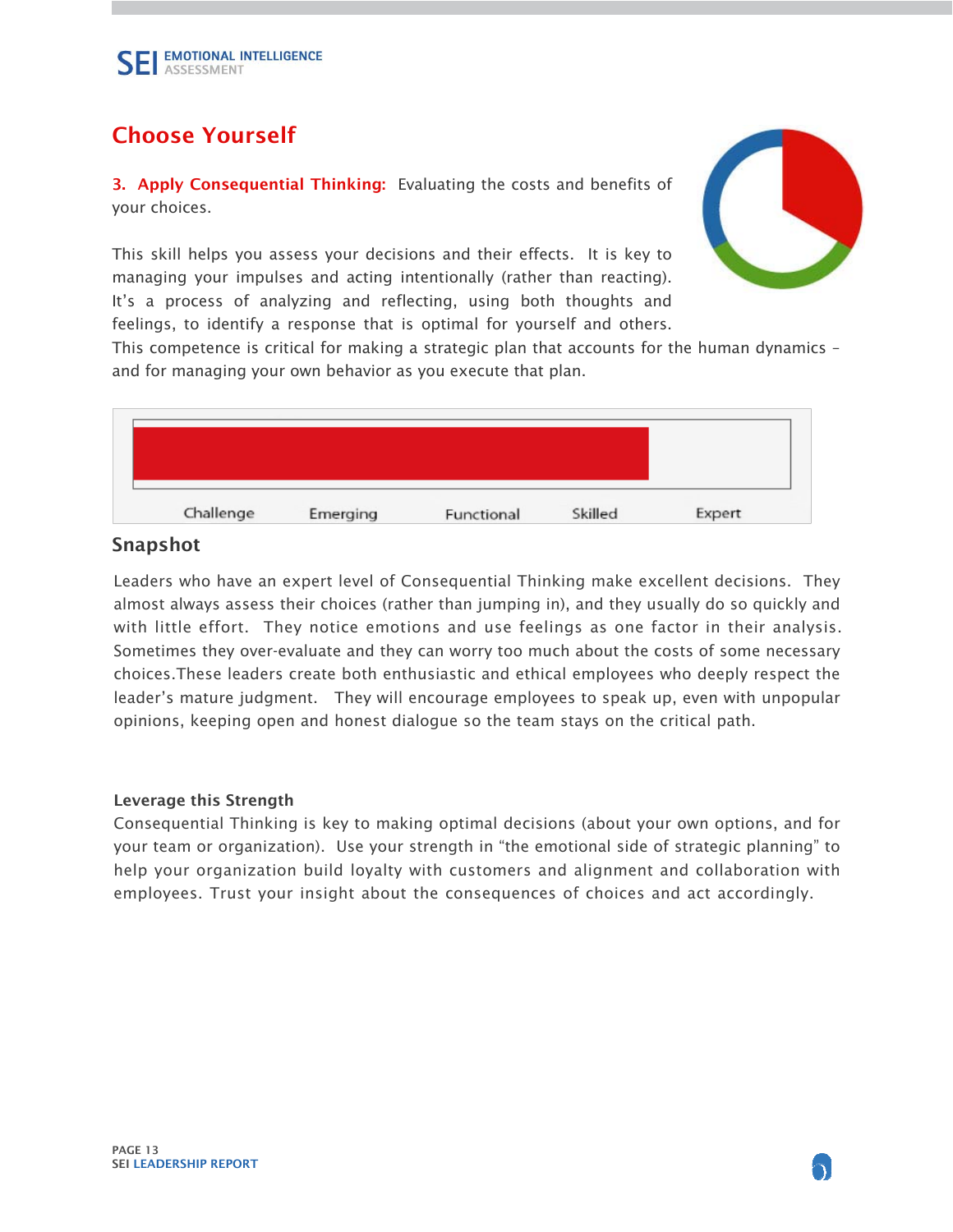4. Navigate Emotions: Assessing, harnessing, and transforming emotions as a strategic resource.

People are often told to control their emotions, to suppress feelings like anger, joy, or fear, and eliminate them from the decision-making process. However, feelings provide insight and energy; they drive decision making



and behavior – without emotion people literally can not make decisions. So rather than ignoring feelings, this competence lets you use emotions effectively to manage yourself and to have your intended effect on others.



## Snapshot

Leaders who are expert at Navigating Emotions are masterful in managing their own feelings – using them as a source of information and energy, expressing them appropriately, and easily transforming their own feelings to meet the present needs. In turn, this emotional mastery lets leaders influence others on a deep level; their authenticity and clarity inspire trust, open communication, and deep commitment.

#### Leverage this Strength

Your mastery of Navigating Emotions means that you can confront any person or issue knowing that while there will be fallout, you have the skills to manage the emotions that arise. Engaging in these negotiations can be exhausting as you perform "emotional labor" (the work of managing emotions); be sure you are renewing your own energy.Chances are most of your team members won't have your expertise in this area, and they will benefit from being coached. Don't forget that while it may be easy for you, Navigating Emotions is extremely difficult for most people.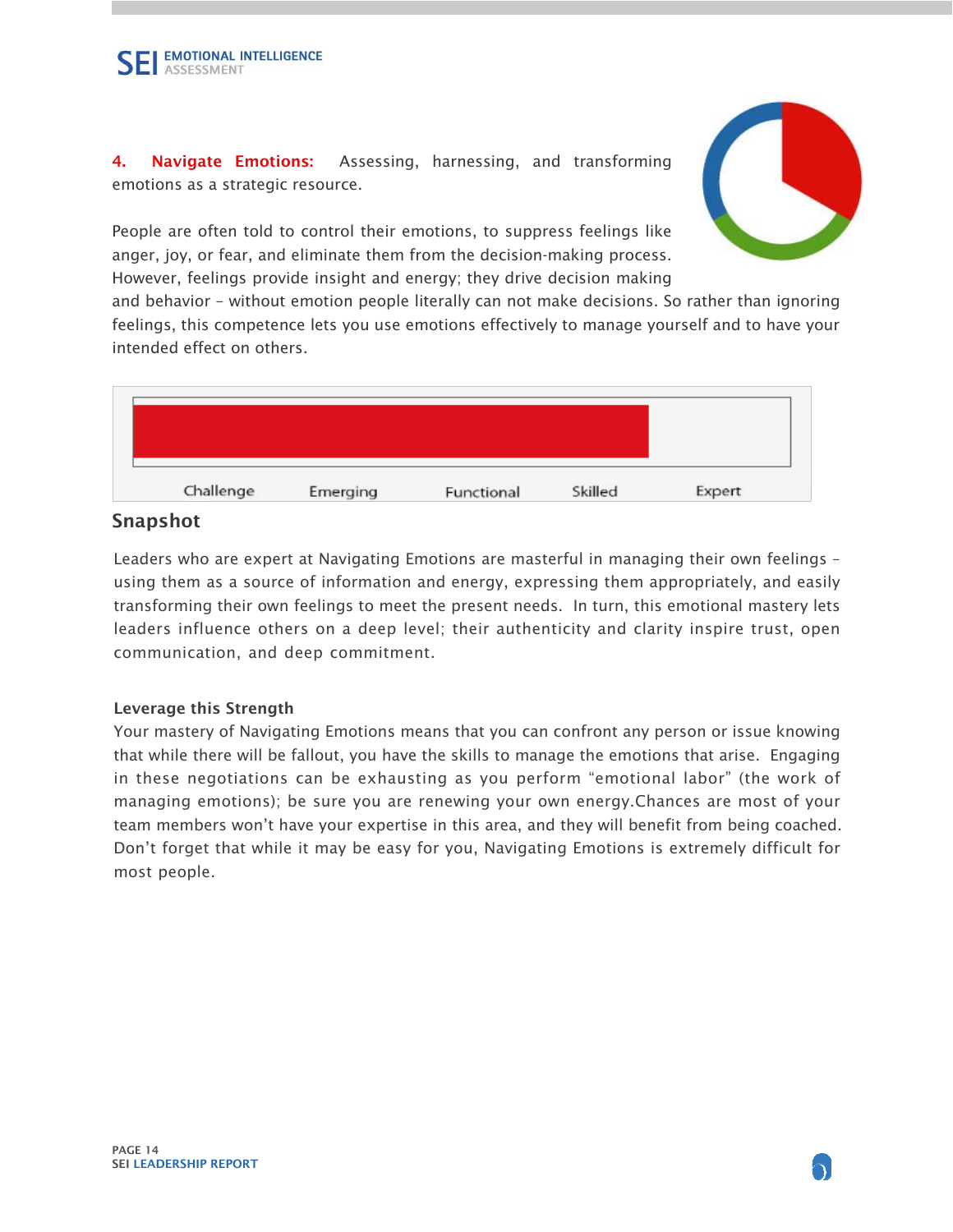5. Engage Intrinsic Motivation Gaining energy from personal values and commitments vs. being driven by external forces.

People who require external reinforcement to be motivated are always at the mercy of others' approval or reward system. Engaging Intrinsic Motivation means developing and utilizing lasting inner drivers. This allows you to stand up, challenge the status quo, take risks, and persevere when the going is tough – and it help you inspire that in others.



# Snapshot

Leaders functional in Intrinsic Motivation vacillate between external motivators (money, status, approval) and internal (values, beliefs, commitments to self) depending on the context. When they are confronted with external appraisals they can become highly concerned with these metrics. They are usually able to find the energy and drive to excel, but there are times when they may feel apathetic. Their team members respect their drive and see them as realistic in wanting appropriate compensation and status for their work. They are able to influence others through their values. Sometimes, they may forget the importance of this kind of value-based leadership and where this happens they may lose some of the commitment they could gain from team members.

#### Development

Maintaining focus on your own values in your daily work will help you leverage your Intrinsic Motivation. There are probably some aspects of your work that align closely with your own values, and others that feel less meaningful. Being intrinsically motivated does not mean you have to work without compensation (no need to start saying "no" to raises), but evaluate the pros and cons of reward-related decisions carefully. Notice the weight you give to others' opinions or material/fiscal incentives; don't let the external factors have too much influence.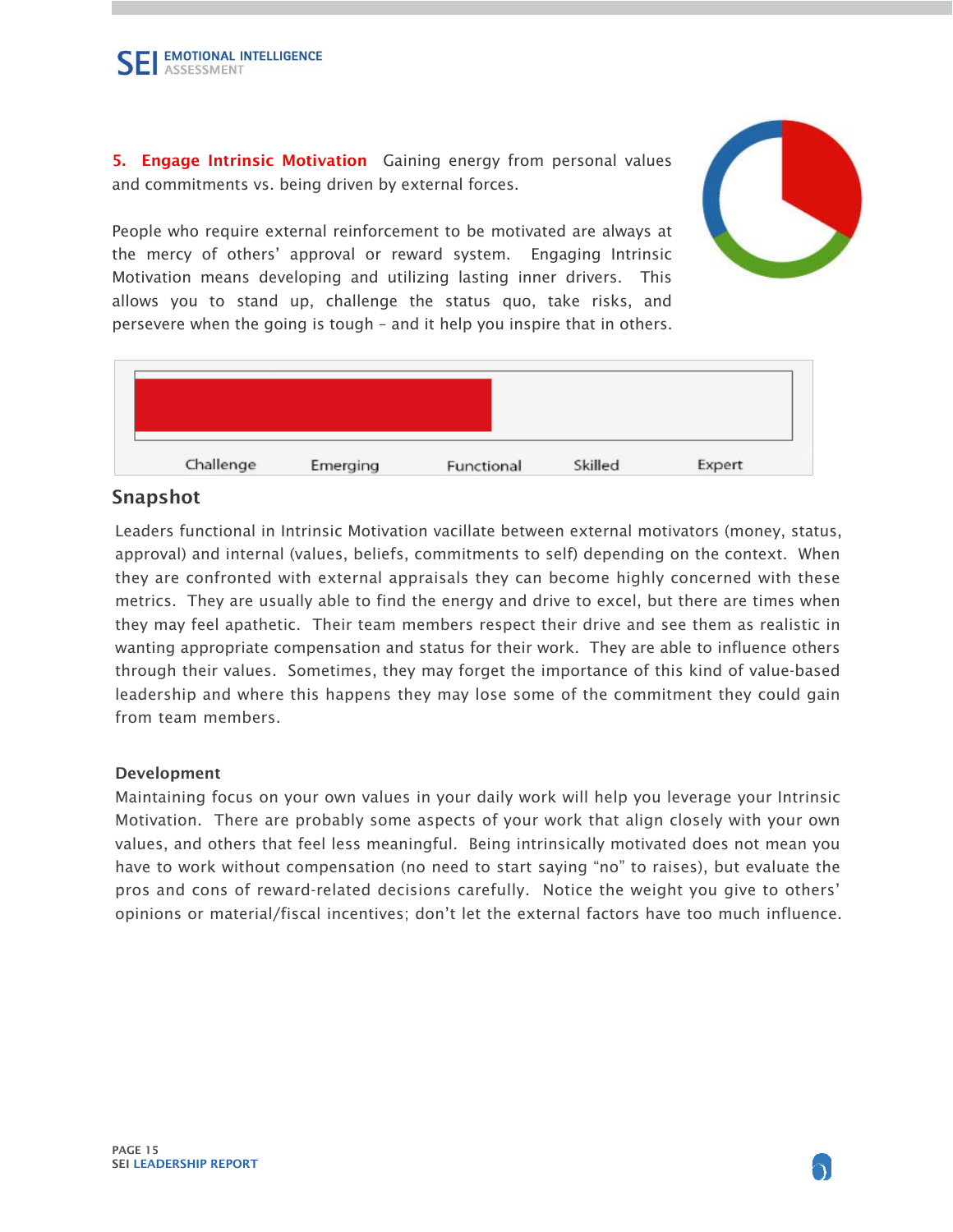

6. Exercise Optimism Taking a proactive perspective of hope and possibility.

Optimism allows people to see beyond the present and take ownership of the future. This learned way of thinking + feeling gives you ownership of

your decisions and outcomes. Everyone uses both optimistic and pessimistic styles of feeling + thinking, some tend to use one more often. An optimistic outlook increases the pool of choices and the opportunity for success. This provides a solution-oriented approach, helps you innovate, and allows you to engage others' positive energy.



## Snapshot

Leaders functional in Exercising Optimism can be positive but they still frequently overestimate the downside. They make a mistaken assumption that achieving a solution will take extensive time and effort. This leads to missed opportunities.While they usually take responsibility for their choices, successes, and failures, they don't always do so. Especially in times of turmoil or stress, these leaders may slip into the role of the critic or overemphasize the downside. They can usually shift to an optimistic perspective with effort. When they use their optimism they motivate themselves and others to find and implement solutions.

#### Development

You've experienced optimism and you've probably seen the benefits – but you haven't made it a full-time habit.You have the ability to use an optimistic style but there are situations where you give up your power and say, "There's nothing I can do." An additional challenge may occur in your role as a leader. For example, if an employee needs training or mentoring, and you don't know how to help, you may fall into pessimism.Notice those times and be blunt with yourself. What assumptions are you making? Where's the compelling evidence? What's the other point of view? Because you have many of the assets of optimism you can shift more easily out of pessimism.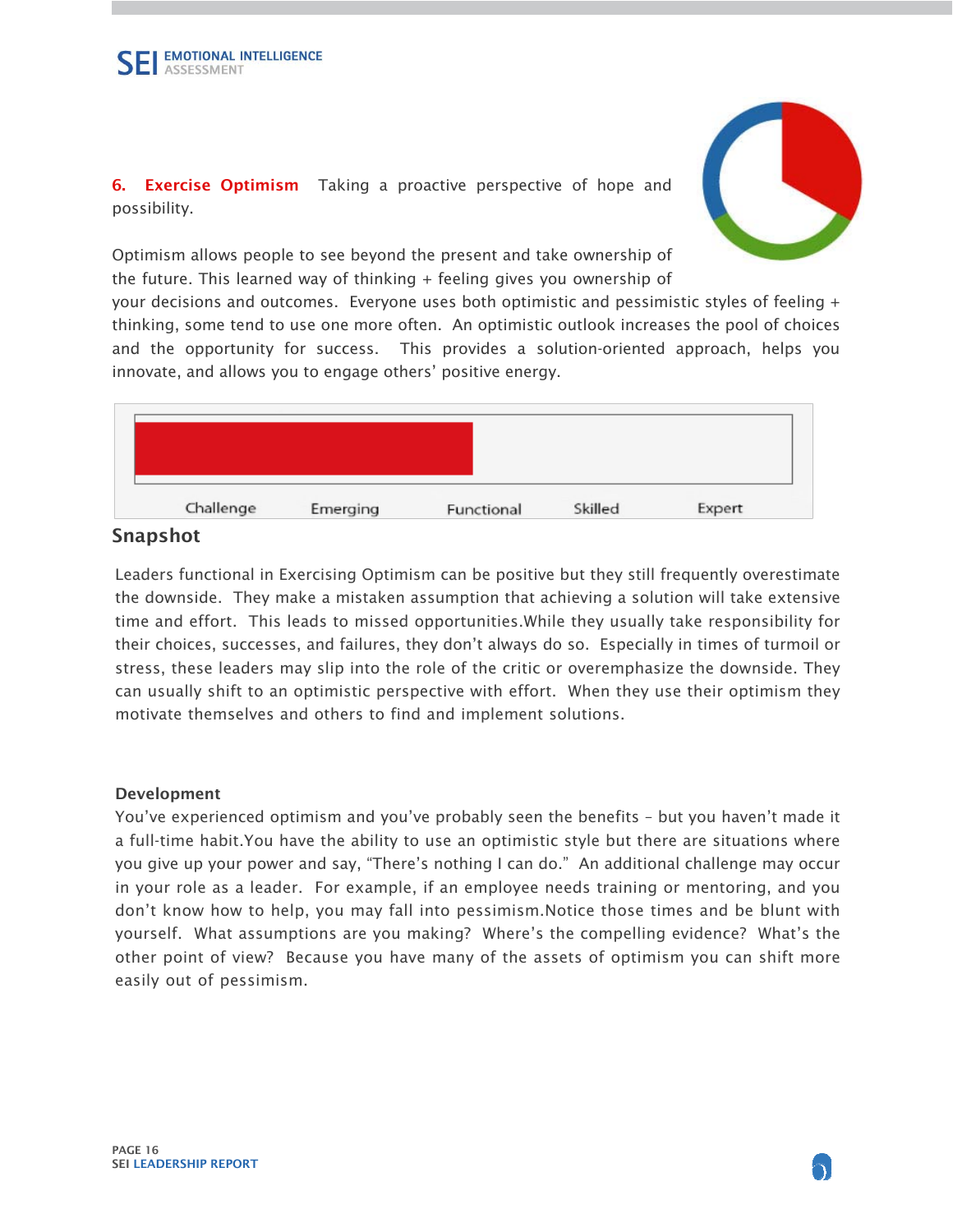# <span id="page-16-0"></span>Give Yourself

7. Increase Empathy Recognizing and appropriately responding to others' emotions



Empathy is a nonjudgmental openness to others' feelings and experiences that builds connection and awareness. It starts by noticing

both the pleasant and unpleasant feelings and genuinely caring what the other person is experiencing. The next steps include listening, sharing, and responding in a way that shows your concern. Empathy is key to understanding others and forming enduring and trusting relationships. It ensures you take other people into account in your decision making and gives them a rock-solid assurance that you are on the same team.



### Snapshot

Leaders who are skilled in Empathy care about others and their people know it. They listen effectively. Once in a while they may miss important opportunities to empathize when they're stressed or very focused on a task. On the rare occasions when they "blow it" they circle back and reconnect. They are also known to be empathic with themselves to renew their energy. With their concern for people and their feelings, these leaders will thrive in companies with a social conscience and a meaningful vision.Because of their high level of caring, they may give in to a tendency to "solve" problems and take away discomfort. Alternately, they may "take on" feelings from others and have a hard time delivering bad news, for example. This high level of concern for others leads people to trust and like these leaders. This creates tremendous opportunity for leading through influence.

#### Leverage this Strength

As an empathic leader, you develop powerful insight into people. Use this to build collaboration, help people solve difficult problems, and feel connected to the organization. Empathy is invaluable for influencing a team, whether you're selling an idea, or asking someone to make a change. Your emotional connection will help them take action. When others feel your empathy, they will be more willing to admit mistakes and learn – increasing accountability and organizational effectiveness.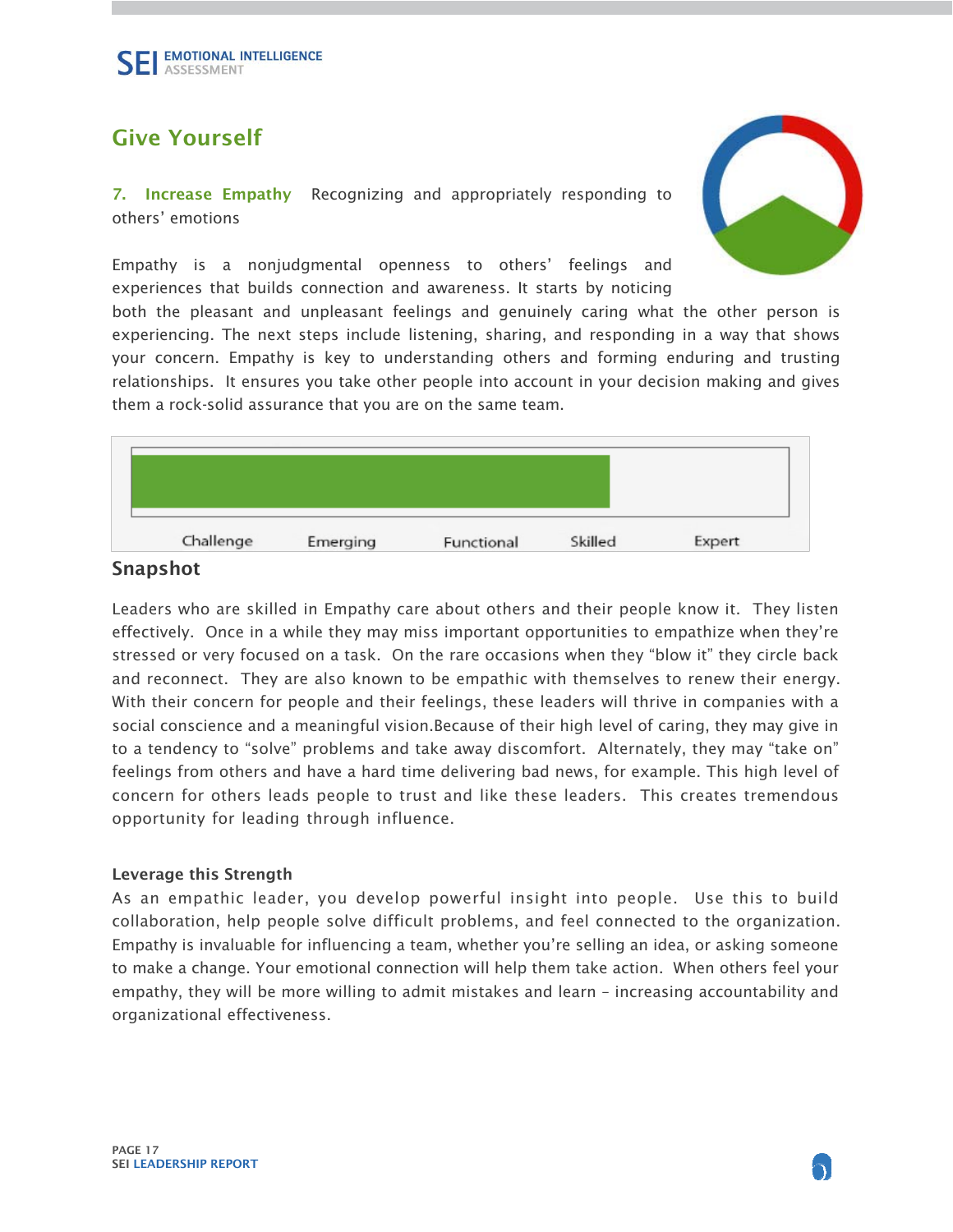8. Pursue Noble Goals Connecting your daily choices with your overarching sense of purpose.

Noble Goals activate all of the other competencies in the Six Seconds Model. When people examine their personal vision, mission, and legacy, and use that conviction to set their goals and objectives, emotional



intelligence gains relevance and power. When you are clear about your Noble Goal, you feel compelled to pay fierce attention to your daily choices to ensure that you are not undermining your life's purpose. Pursuing a Noble Goal facilitates integrity and ethical behavior, which helps you maintain focus, inspire others, and access your full power and potential as a leader.



### Snapshot

Together with Empathy, this competence facilitates a "resonant" leadership style that engages people to full commitment. The downsides are these leaders can overextend themselves (especially if this strength isn't balanced by other EQ strengths), and sometimes people can be overwhelmed by this leader's drive.These leaders are often able to articulate the link between a strategy or an action item and the larger purpose. So when they talk about a change, make a request, or give feedback, they go beyond the surface or "tactical" message to communicate the driving purpose. This enrolls and motivates others – people see that these leaders have an inner fire. The leader's strong commitment to purpose provides a role model for team members who crave significance in their work and life.

#### Leverage this Strength

While you are probably clear about your direction and purpose, you may not have actually written it down. It is time to do so. Craft a compelling statement of vision that encompasses all aspects of your work and life. Then, use that as a benchmark to assess your leadership, your decision-making, and your organization.What are you doing that supports your Noble Goal, and what are you doing that undermines it? Is the work you are doing consonant with your Noble Goal? If not, how will you make it align?Does the organization have a Noble Goal? If not, is it time for one? If so, how is the organization fulfilling and undermining its Noble Goal? What are you going to do about it?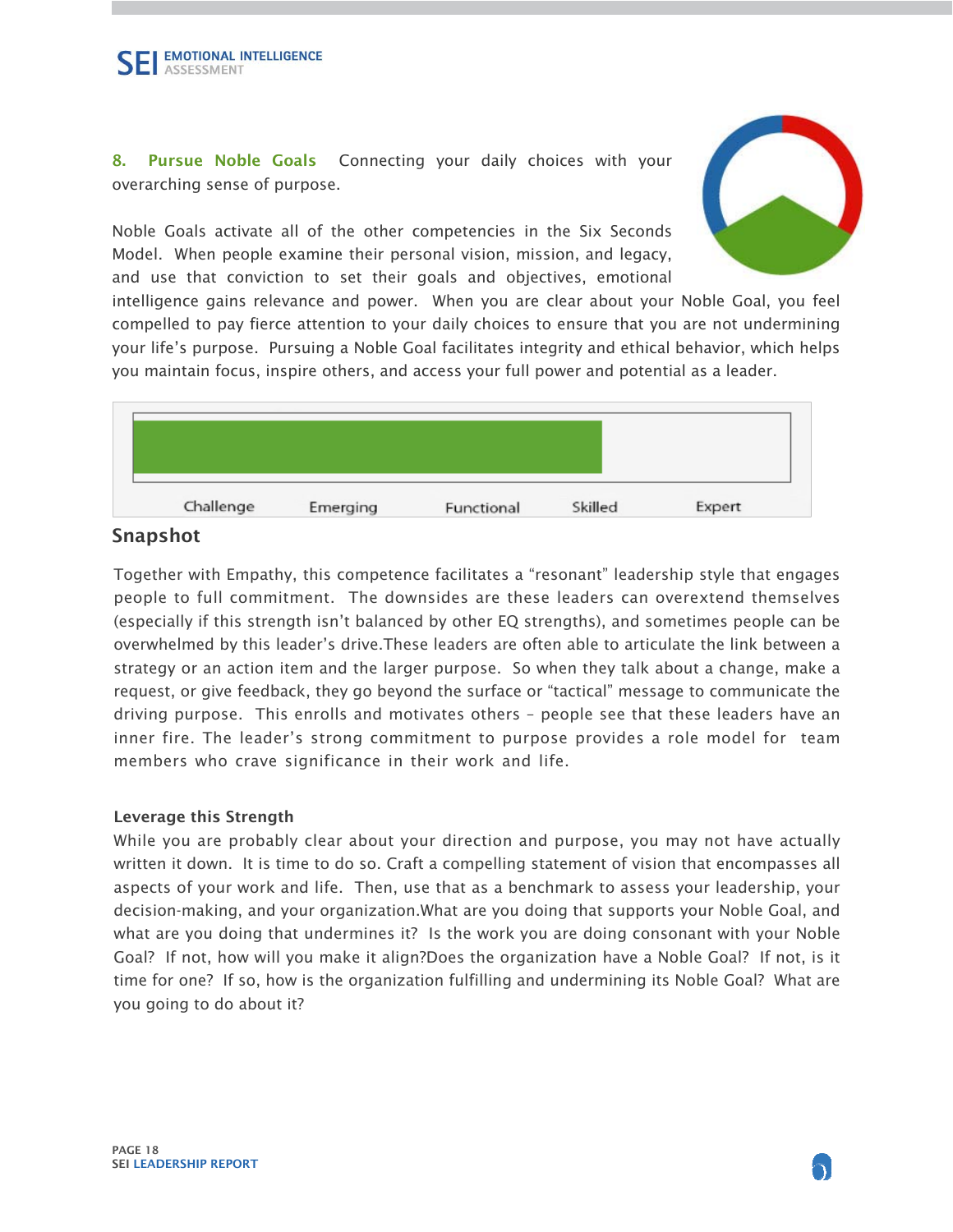# <span id="page-18-0"></span>Section 5: Conclusion

Please reflect on these results and consider how they are borne out in your day-to-day life. This is a self-report tool, so your scores are a reflection of how you see yourself at this moment in time. Check the accuracy of your self-perception by discussing these results with colleagues who know you well, both those you work with and people outside your organization.

In order to take full advantage of this SEI assessment, consider these questions:

#### Know Yourself:

- Is this data typical of you?
- Where do you agree and disagree?
- $\cdot$  Is it different when you are in situations of stress or anxiety vs. calm and focus?

#### Choose Yourself:

- How is your current level of EQ competence affecting you as a leader and person and affecting others?
- What are other behaviors and attitudes you might explore?
- What is one EQ competence you would be energized and excited to improve?

#### Give Yourself:

- How can you engage and enroll others in helping you grow as a leader?
- How would putting more EQ into your leadership help you meet your mission and purpose?
- How can you grow and improve your leadership in a way that empowers and inspires others to do the same?

We hope this report has helped you to understand you SEI results; it helps to discuss the results with a coach or the professional who administered the SEI for you. You are also welcome to contact Six Seconds to learn more about this model and our solutions to help people and organizations thrive: www.6seconds.org

When you are ready for next-steps, please ask your coach for your customized Leader's Development Guide which includes specific strategies for you to develop and leverage your EQ.

Congratulations on your decision to explore your emotional intelligence – may it enrich your life personally and professionally.